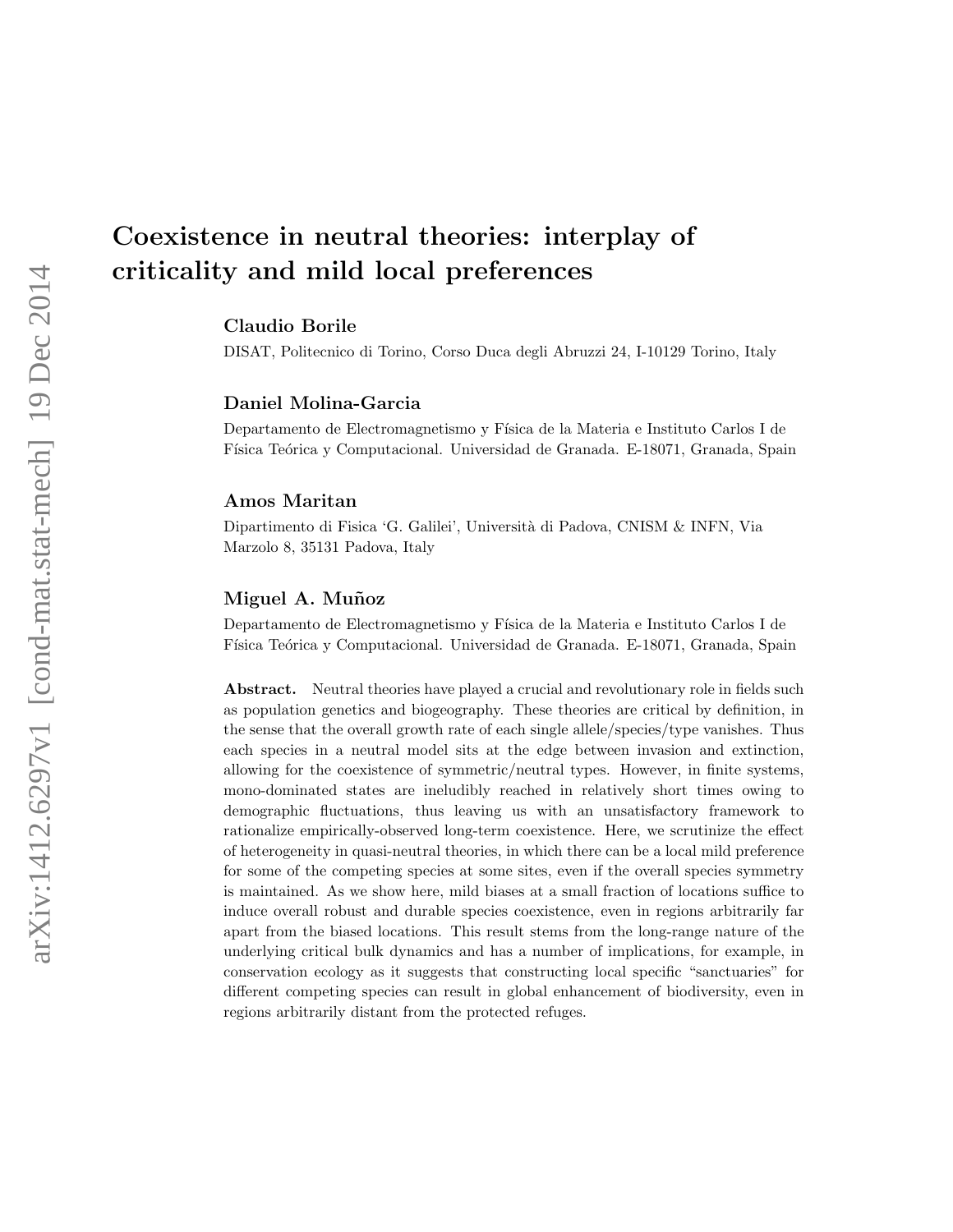# 1. Introduction

Statistical mechanics models on lattices or networks constitute a deep-rooted theoretical framework in areas of science where the subjects of study are ensembles of many interacting "building blocks" such as particles, spins, individuals, agents, and so forth [\[1,](#page-10-0) [2,](#page-10-1) [3\]](#page-10-2). In particular, the study of genuinely non-equilibrium models, with different types of collective ordering, paved the way for the development of interdisciplinary applications –far beyond tradicional physics problems– in biology, ecology, epidemiology, and social sciences [\[4,](#page-10-3) [5,](#page-10-4) [6,](#page-10-5) [7\]](#page-10-6). Within this framework, neutral theories came out –first in population genetics [\[8,](#page-10-7) [9\]](#page-10-8) and then in ecology [\[10,](#page-10-9) [11,](#page-10-10) [12,](#page-10-11) [13\]](#page-10-12), and epidemiology [\[14\]](#page-10-13)– as analytically tractable null models, aimed at capturing the main collective and emerging properties of communities of interacting individuals belonging to a limited set of interchangeable types (alleles, species, pathogens, opinions, etc.). For instance, in the case of population genetics, neutral theories are able to reproduce with remarkable accuracy patterns of relative abundance of different alleles as a result of pure stochasticity and, thus, without making any reference to specific intrinsic differences between them nor to natural selection, leading to a deep conceptual revolution in the field [\[8\]](#page-10-7). A similar revolution shattered theoretical ecology after Hubbell's neutral theory of biogeography and biodiversity [\[10\]](#page-10-9).

Different models fall under the common name of "neutral" theories; for instance, some of them are spatially explicit, while others are not. However, they all necessarily share two common important traits: symmetry upon species exchange and the existence of absorbing or quiescent states, which account for the constraint that once all individual elements are identical (e.g. a given allele fixated through a population or a monodominated forest) the system remains indefinitely unaltered, at least in the absence of mutation, immigration, or other external perturbations. The most paradigmatic example of this class of models is the exactly solvable voter model [\[1\]](#page-10-0), a two-species parameter-free competition model characterized by two symmetric absorbing states (representing the extinction of one species and the subsequent mono-dominance of the remaining one), with very irregular domain frontiers (which in physical terms stem from the absence of surface tension [\[1,](#page-10-0) [15,](#page-10-14) [16,](#page-10-15) [17\]](#page-10-16)), and logarithmic coarsening [\[3,](#page-10-2) [18\]](#page-10-17). It is noteworthy that owing to the symmetry between the two species, the average growth rate of each of them necessarily vanishes, and thus the voter model sits by construction right at a critical point, with diverging characteristic length and time scales [\[1,](#page-10-0) [15,](#page-10-14) [16,](#page-10-15) [19\]](#page-10-18). Variants of the voter model in which ordered and disordered phases emerge as a control parameter is varied have been studied in the literature (see e.g. [\[16,](#page-10-15) [20\]](#page-10-19) and references therein); right at their critical point these models behave like the pure voter model, confirming that this constitutes a robust, generalized voter (GV), universality class. Owing to the existence of strong fluctuations in the dynamics, any finite-size neutral system is doomed to eventually fall into one of the absorbing states. In the particular case of the voter model the typical time needed to reach absorption,  $T$ , can be exactly computed. It shows a power-law dependence on the size of the system  $T \sim N^{\alpha}$  with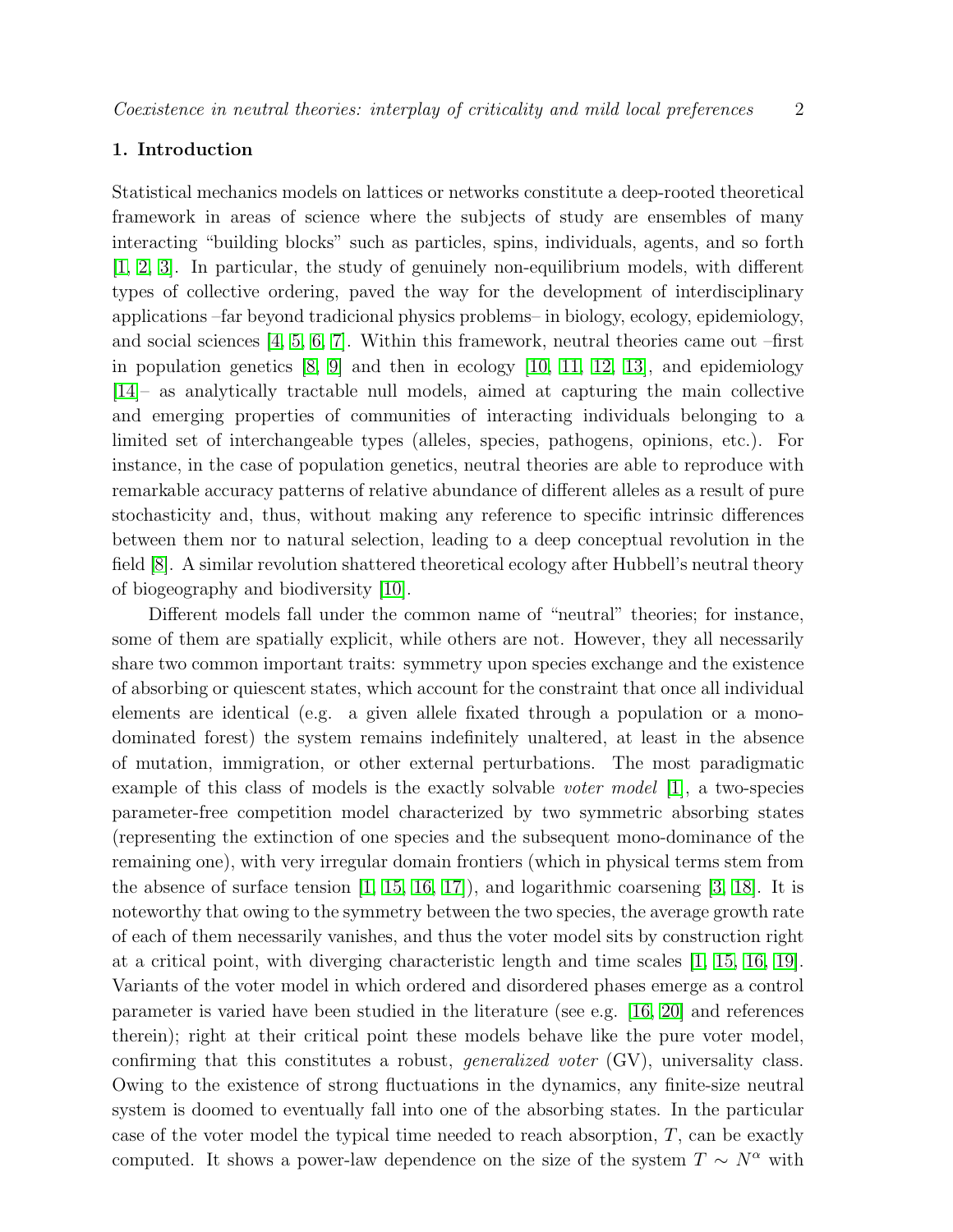a dimension-dependent exponent  $\alpha = \alpha(d)$ , with logarithmic corrections at the upper critical dimension  $d = 2$ :  $T \sim N \log(N)$  [\[21,](#page-10-20) [3\]](#page-10-2). This behavior is shared by models in the GV class at criticality. Therefore, coexistence in the voter model –in the absence of mutation or immigration– is just transitory or "fragile". On the other hand, a strong signature of the existence of a phase of robust coexistence would be provided by the observation of exponential scaling of  $T$  with  $N$  as would correspond to the Arrhenius law for the escape from a potential well [\[2\]](#page-10-1). If one is interested in the ecological/biological interpretation of neutral theories, the transitory nature of coexistence leaves unanswered the question of how diversity (i.e. alleles/species coexistence) can be preserved over large time scales; thus, one needs to resort to relative large mutation and/or migration rates –which might be unrealistic– to justify the empirically encountered rich diversity.

Alternative mechanisms fostering coexistence have been extensively searched-for in the literature. Coexistence can be stabilized by considering the breaking of neutrality at local but not at global scales. For instance: the introduction of negative density dependence in the ability of a species to invade a new territory [\[22,](#page-10-21) [23\]](#page-10-22) or considering quenched environmental conditions which favor each of the species in some regions, but without an overall preference for any of them [\[24,](#page-10-23) [25,](#page-10-24) [23\]](#page-10-22), lead to much larger extinction times (T  $\sim \exp(cN)$ , where  $c > 0$  is a constant) than those of the pure voter model, entailing truly stable or "robust" species coexistence. Similarly, models have been studied where the presence of "zealots" –i.e. sites which do not alter their state under any circumstances, thus breaking the local symmetry in a "hard" way– prevents the corresponding absorbing state from be reached, precluding extinction [\[26,](#page-11-0) [27,](#page-11-1) [28\]](#page-11-2). Keeping in mind the ecological interpretation of neutral theories, our aim here is to investigate the effect of locally breaking the neutral dynamics in a "soft" way. More precisely, we introduce a slight local bias towards one of the two states only at a few specific locations, with conflicting local preferences existing across the system. Contrarily to the case of the "hard" constraint imposed by zealots (which do not ever alter their state), here all sites are allowed to take any of the two states even if there are local biases.

#### 2. Definition of the model and Mean Field analysis

For sake of clearness but without lack of generality, we consider the voter model [\[1\]](#page-10-0) as a minimal model of neutral competition of two species (generalizations to S species are straightforward [\[29\]](#page-11-3)). Sites on an arbitrary d-dimensional lattice are endorsed with binary variables,  $\sigma_i \in \{-1, 1\}$ ,  $i \in \mathbb{Z}^d$ , encoding the type of species at each location; each node changes its state with a probability proportional to the number of neighbors in the opposite state (see below). Trivially, the model has two symmetric absorbing or mono-dominated states. The perturbation we consider is in the form of spatial environmental heterogeneities –which constitute a key and unavoidable aspect of real ecosystems [\[30\]](#page-11-4)– that preserve the overall neutral symmetry, as well as the existence of the absorbing states but that locally favor one of the competing species. This is modeled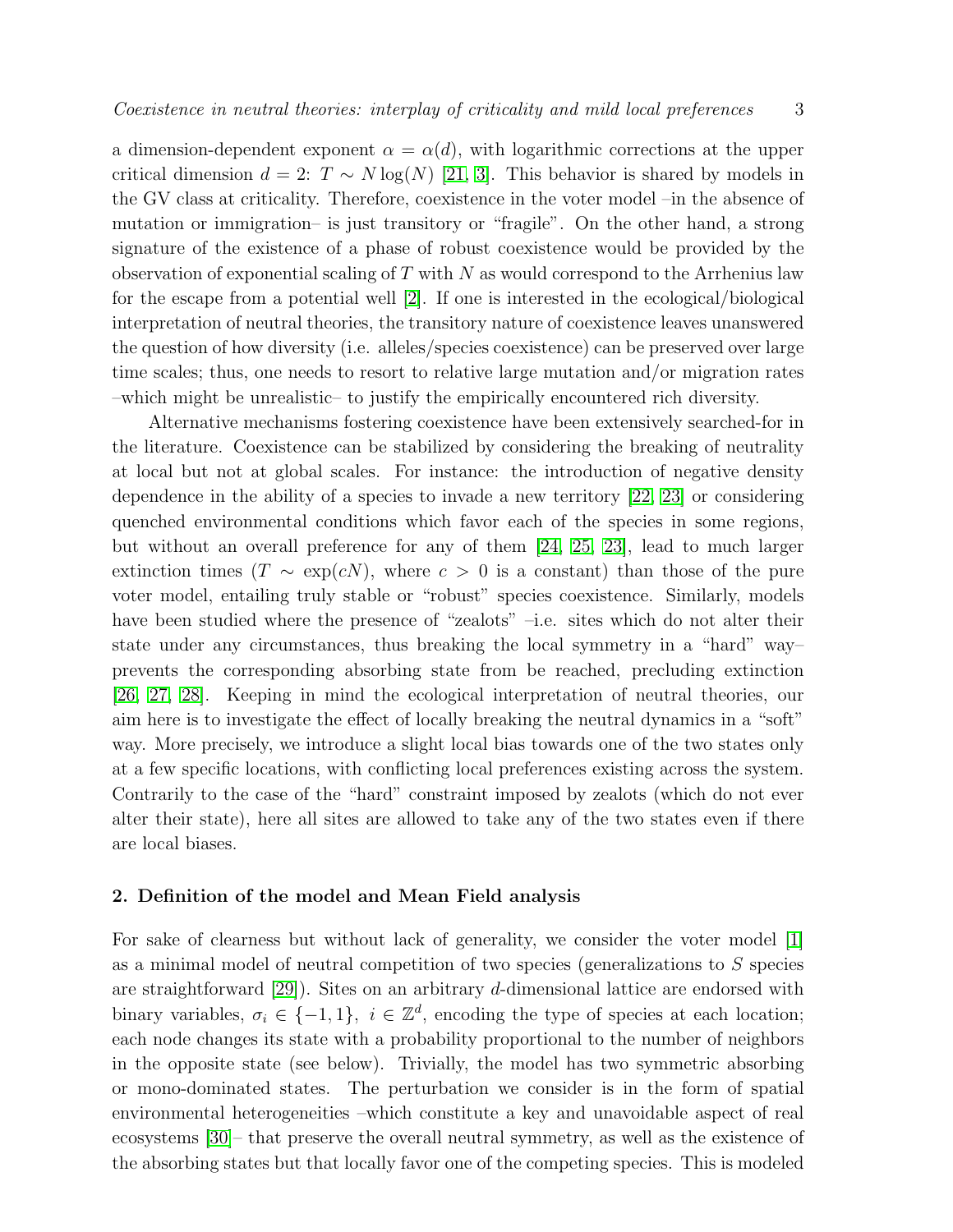by a quenched external-field  $(\tau)$  or intrinsic preference for one of the two states at a limited fraction of the sites as follows. We partition the lattice in three disjoint sets:  $\Lambda_{+}$ where states ("spins") intrinsically tend to conform with the "up" state (i.e.  $\tau = +1$ ),  $\Lambda$ <sub>-</sub> with an intrinsic preference for the "down" state (i.e.  $\tau = -1$ ), and a neutral set  $\Lambda_{\emptyset}$  with no preference  $(\tau = 0)$ . The relative size,  $|\bullet|$ , of these three sets is fixed via a parameter  $\eta \in [0, 1/2]$ , *viz.*  $|\Lambda_+| = |\Lambda_-| = \eta N$  and  $|\Lambda_0| = (1 - 2\eta)N$ ; in particular, the fraction  $\eta$  may diminish with system size if a non-extensive amount of biased sites is considered. In continuous time, the model is defined by the flipping rates at any given site i:

<span id="page-3-0"></span>
$$
W_{\sigma_i \to -\sigma_i} = \frac{1 - \epsilon \tau_i \sigma_i}{2|z(i)|} \sum_{j \in z(i)} (1 - \sigma_i \sigma_j), \tag{1}
$$

where  $z(i)$  is the set of nearest neighbors of vertex i, the "external fields"  $\tau_i$  are quenched variables taking values  $0, +1, -1$  if  $i \in \Lambda_{\emptyset}, \Lambda_{+}, \Lambda_{-}$ , respectively, and  $0 \leq \epsilon \leq 1$  is a constant parameter defining the strength of the local bias. Eq.[\(1\)](#page-3-0) is the sum of a linear term representing the voter model dynamics and a term that lowers or enhances the flipping rate by a constant amount  $\epsilon$  depending on whether the change results in alignement with  $\tau_i$  or not. For  $\epsilon = 0$  or for  $\eta = 0$ , we recover the standard voter model. On the other extreme, for  $\epsilon = 1$ , sites with a non-zero external field,  $\tau_i$ , are always aligned with the field (i.e. are "zealots"; in this case, the mono-dominated (absorbing) states are explicitly removed, leading to a different family of models [\[26,](#page-11-0) [28\]](#page-11-2)). Observe that the model is symmetric in the sense that if the labels of all individuals and the direction of all external fields are switched the system remains unchanged.

To obtain analytical insight, we first consider the mean-field (MF) version of the model. For this, we consider the dynamics on a complete –fully connected– graph where all sites are nearest neighbors of each other, which can be interpreted as a model of mutually interconnected communities (metacommunities) [\[31\]](#page-11-5). For example, we could think of two competing species occupying an area composed of patches or islands, and individuals can disperse from one to the other; two of islands could be more favorable for each of the two species respectively, while a third one could be neutral. In this threeisland case the state of the system can be completely defined by three macroscopic variables. Let  $x$  be the fraction of sites in the whole system which satisfy the local preference for the up state, i.e.  $\sigma_i = \tau_i = +1$ , y the fraction of sites satisfying the opposite preference  $\sigma_i = \tau_i = -1$ , and z the fraction of sites that are in the up state in neutral sites,  $\sigma_i = +1, \tau_i = 0$ . By construction, x and y are defined in  $[0, \eta]$  while z is defined in  $[0, 1 - 2\eta]$ . In the infinite size limit, the model can be easily verified to be ruled by the set of deterministic equations

$$
\begin{aligned}\n\dot{x} &= (1+\epsilon)(\eta - x)(\eta + x - y + z) - (1-\epsilon)x(1-\eta - x + y - z) \\
\dot{y} &= (1+\epsilon)(\eta - y)(1-\eta - x + y - z) - (1-\epsilon)y(\eta + x - y + z) \\
\dot{z} &= (1-2\eta - z)(\eta + x - y + z) - z(1-\eta - x + y - z).\n\end{aligned} \tag{2}
$$

The system above has three fixed points, a standard linear stability analysis reveals that two of them –corresponding to the symmetric absorbing states at  $(x, y, z)$  =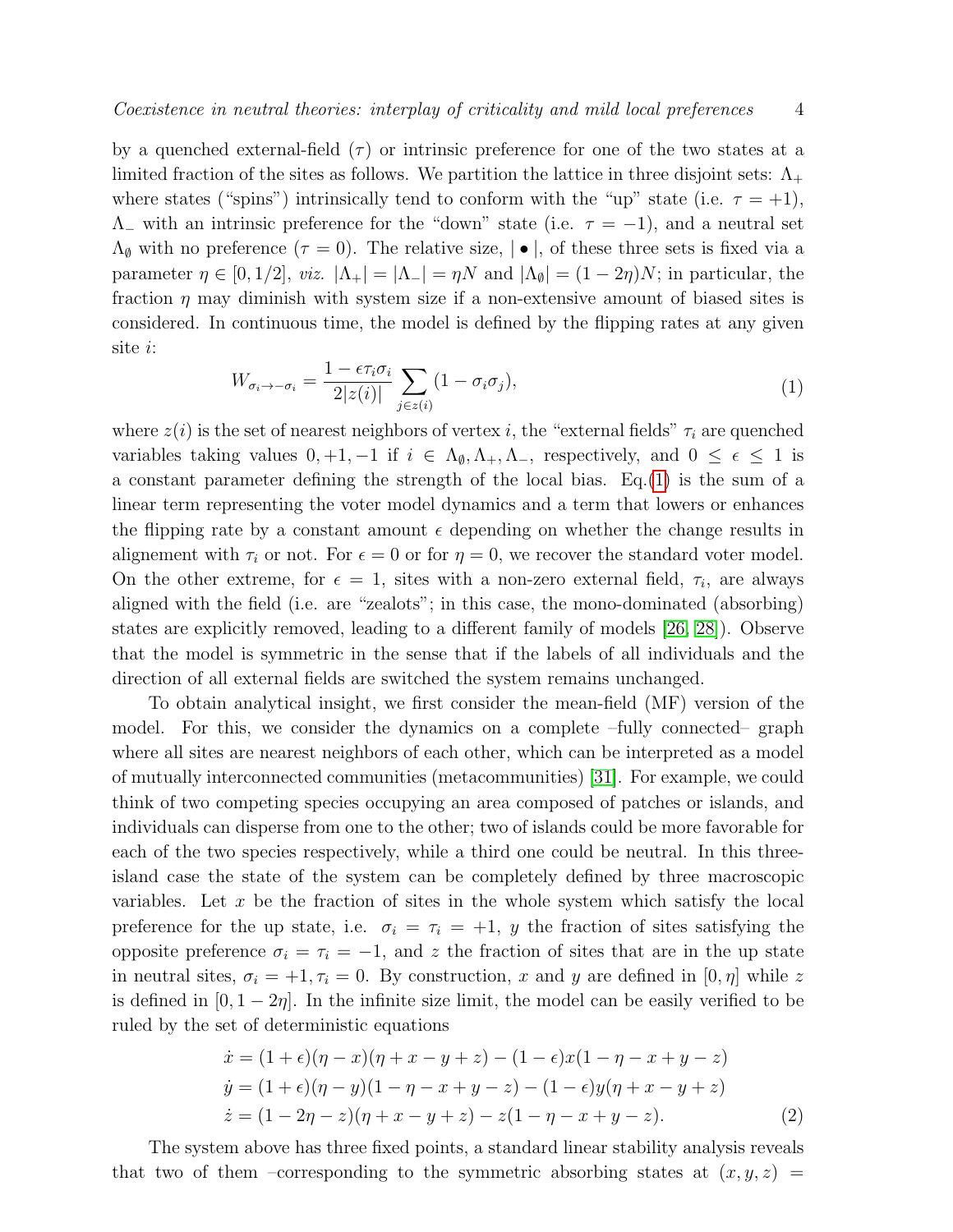$(0, \eta, 0),(\eta, 0, 1 - 2\eta)$  are unstable while the third one at  $(x_*, y_*, z_*) = ((1 + \epsilon)\eta/2, (1 +$  $\epsilon$ ) $\eta/2$ ,  $1/2 - \eta$ ) is a stable attractor of the dynamics. The last point corresponds to a state of symmetrical coexistence, implying a non-trivial and rich biodiversity over all the ecosystem, independently of the local bias strength and on the fraction of biased nodes (observe that the limit  $\eta \to 0$  of Eq.(2) is singular, as for  $\eta = 0$  variables x and y cannot be defined). This conclusion holds also for large but finite values of  $N$  (as can be seen by writing down a Fokker-Plank equation from the microscopic dynamics employing a large- $N$  expansion [\[2\]](#page-10-1)) where one obtains a stochastic equation with the same deterministic part plus a sub-leading noise term, confirming that the presence of some non-neutral patches prompts robust coexistence in metacommunities.



<span id="page-4-0"></span>Figure 1. Mean time to reach the mono-dominated (absorbing or quiescent) state,  $T$ , in a fully connected (i.e. mean-field) network as a function of system size  $N$ , for a given strength of the intrinsic preference  $\epsilon$ , and for extensive and non-extensive values of  $\eta N$  (in particular,  $\eta = const. = 1/10$ ,  $\eta = 1/\sqrt{N}$ , and  $\eta = 3/N$ ). For the nonextensive case,  $\eta \propto 1/N$ , the perturbation has no effect (in the infinite-size limit) and the coexistence is transitory or fragile, as it is in the pure voter model (VM);  $T(N) \sim N \ln(N)$ . Instead, the exponential behavior in the extensive (with  $\eta = 1/10$ ) and sub-extensive  $(\eta = 1)$ √ N) cases reveals the existence of robust coexistence. In the inset, we show an example of the collapse of curves obtained varying  $\epsilon$  for different sizes of the system in the extensive case using the ansatz in  $Eq.(3)$  $Eq.(3)$ . Averages are performed over, at least, 1000 realizations.

In Fig[.1](#page-4-0) we present results of computer simulations using the Gillespie algorithm for the scaling of  $T$  as a function of the total number of nodes  $N$  on the complete (i.e. fully connected) network for various values of  $\eta$ . In the case in which external fields are applied to an extensive number of sites (i.e.  $\eta = const.$ ) it shows a clear exponential scaling, while the non-extensive case (e.g. keeping a fixed number of biased sites as N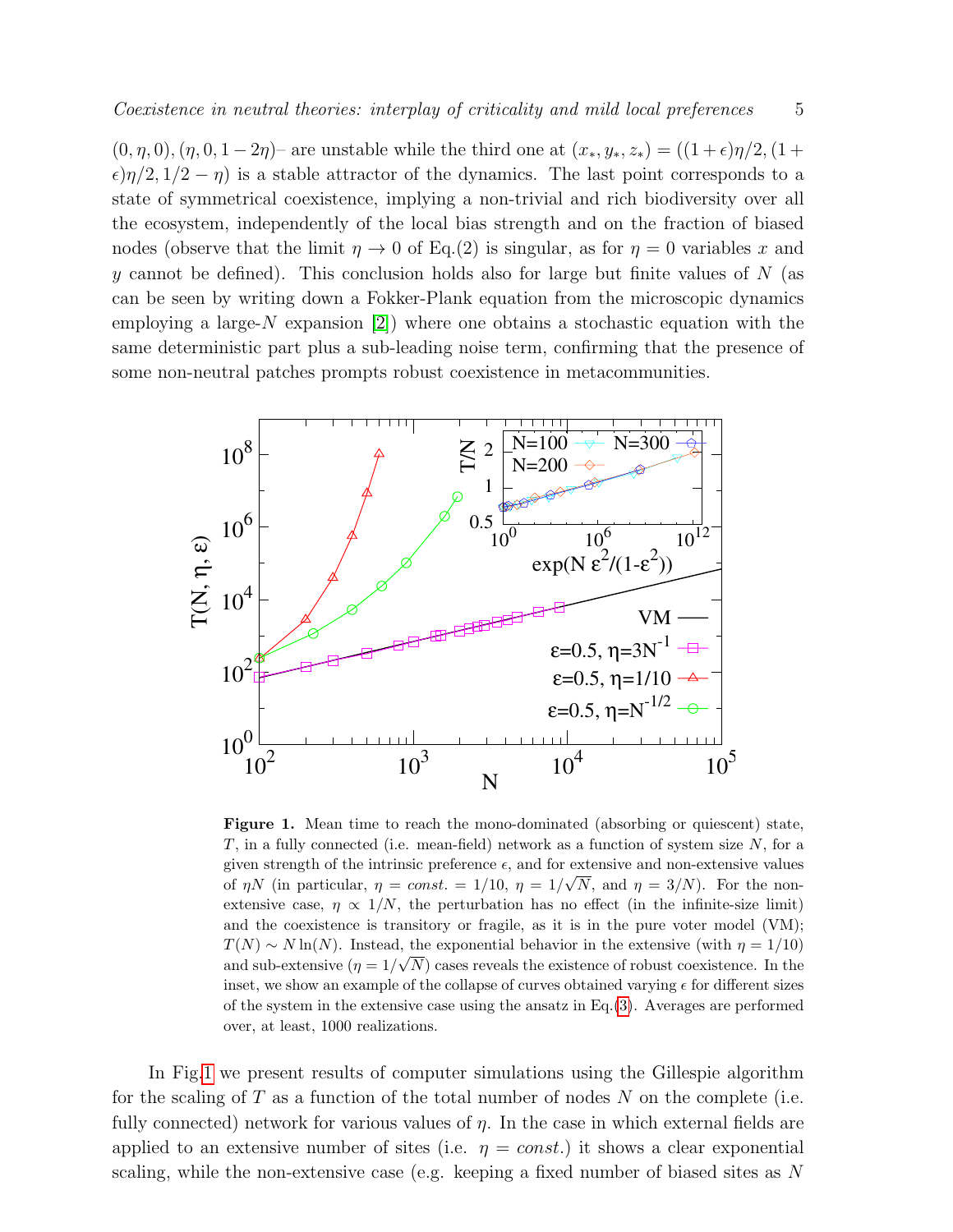

$$
\epsilon=0.1
$$



<span id="page-5-0"></span>Figure 2. Snapshots of the model evolution at 5 different times in a two-dimensional square lattice lattice of size  $N = L \times L$ ,  $L = 50$ , with random initial conditions (with periodic boundaries at the right and left borders) and two different values of the strength of the local field acting only at the upper  $(\tau = +1)$  and lower  $(\tau = -1)$ boundaries: (top) results for the pure voter model, i.e.  $\epsilon = 0$  and (bottom) results for boundary field strength  $\epsilon = 0.1$  (bottom). Observe, for instance, how in the lower row dark  $(-1)$  states tend to dominate in the lower half and clear  $(+1)$  states dominate above. Thus, a mild bias acting only at the system boundaries fosters overall phase coexistence for extremely long times by locally favoring one of the two, otherwise symmetric, species. See Fig.3 for a more quantitative analysis.

is increased,  $\eta \propto 1/N$  it is linear as expected for the mean field pure voter model. A non-trivial situation arises when  $\eta N$  is sub-extensive, i.e.  $\eta$  is not a constant nor it decreases as  $1/N$ , as for instance,  $\eta = N^{-1/2}$ . As we shall study in detail later, this is for example the case when an external field acts only at some system boundaries in a two-dimensional system. As shown in Fig[.1](#page-4-0) the sub-extensive case still shows an exponential scaling of  $T$  with  $N$ , but weaker than the extensive case. Mathematically this is related to the aforementioned singular limit,  $\eta \to 0$ .

To give an estimate of the scaling form of  $T$ , we can revisit the simpler case in which all nodes in a complete graph are exposed to a bias (a half positive and a half negative, i.e.  $\eta = 1/2$  that was analyzed by some of us in [\[23\]](#page-10-22). In that two-variable case it can be analytically shown that T depends on N and  $\epsilon$  via the approximate relation  $\ln T \sim N \epsilon^2/(1-\epsilon^2)$  plus sub-leading corrections [\[23\]](#page-10-22). In the present case, we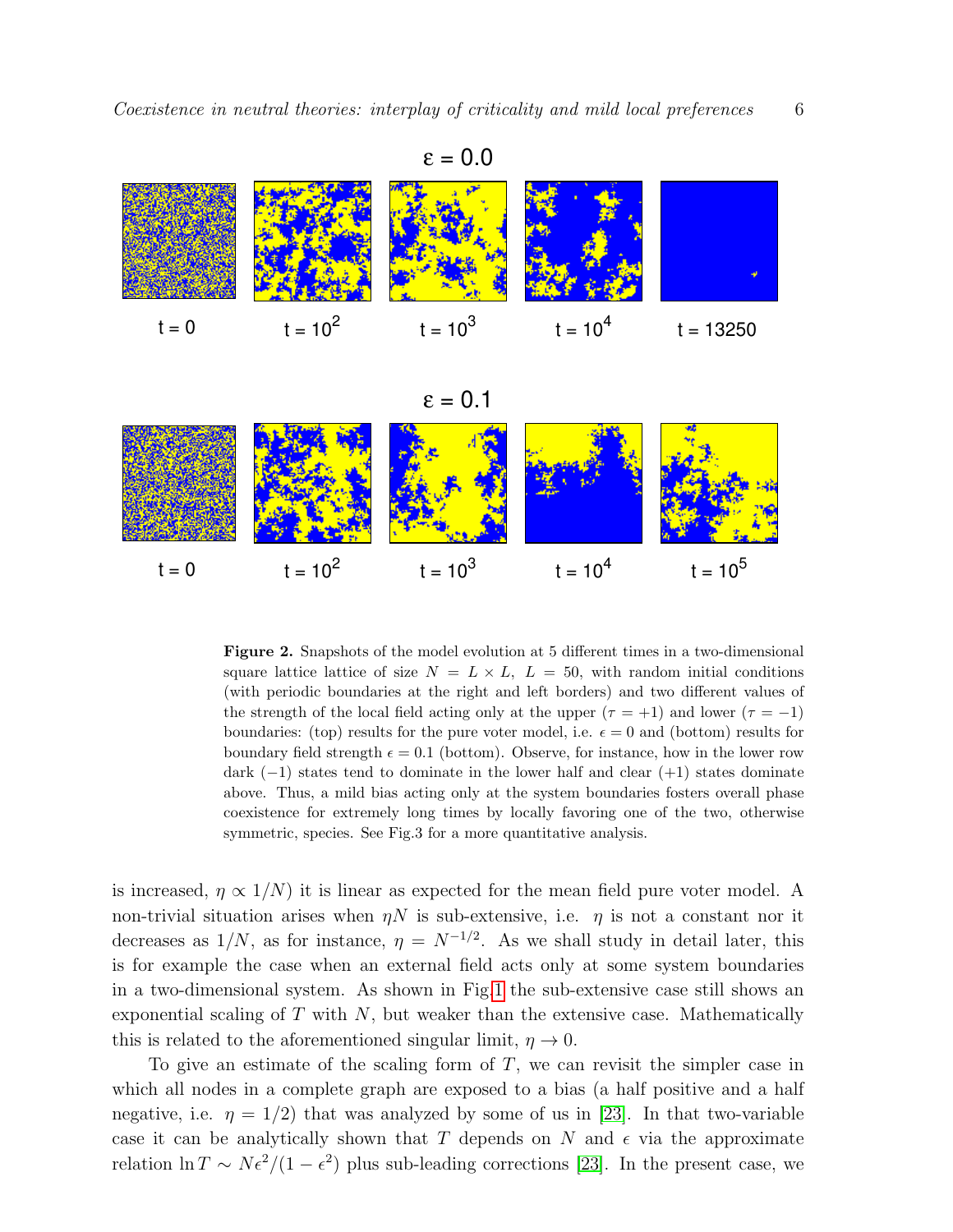need to include the presence of only a limited number of biased sites, as encoded in the parameter  $\eta$ . Taking logs on both sides, the simplest ansatz one can employ to study

<span id="page-6-0"></span>
$$
\ln T \sim \eta^{\alpha} N \frac{\epsilon^2}{1 - \epsilon^2} + \ln T_{pure}(N) \tag{3}
$$

where we have replaced heuristically N by a reduced effective size, described by  $\eta^{\alpha}N$ , where  $\alpha$  is an unspecified positive constant and the sub-leading correction  $T_{pure}(N)$ gives the value of T in the pure version of the model (i.e. for  $\epsilon = 0$ ). Writing  $\eta = kN^{\alpha'}$  $(\alpha' \leq 0)$  and removing sub-leading term  $\ln T_{pure}(N)$  we can rewrite the equation above in a more compact form

<span id="page-6-1"></span>
$$
\ln T \sim N^{\zeta} \epsilon^2 / (1 - \epsilon^2) \text{ where } \zeta = 1 + \alpha \alpha' < 1,
$$
\n(4)

which leads to a quite good curve collapse for fully connected (i.e. mean-field) networks (see the inset of Fig.1).

#### 3. Biased boundaries in two dimensions

the generic situations with any value of  $\eta$  is

To go ahead and study the consequences of mild biases on spatially-explicit systems, going beyond mean-field predictions, we have considered the model of Eq.[\(1\)](#page-3-0) in a twodimensional square lattice where the biased sets  $\Lambda_+$  and  $\Lambda_-$  are taken to be two onedimensional chains with  $L = \sqrt{N}$  sites each, located at the upper and lower boundaries respectively. This corresponds to the sub-extensive case studied above, with  $\eta = 1/\sqrt{N}$ . Periodic boundary conditions are assumed along the other direction. Fig[.2](#page-5-0) portrays an example of a single realization of the stochastic process with and without the soft boundary biases. In the bulk, the dynamics of the system is identical in both cases but –owing to the boundary effects– the biased system reaches the absorbing state in a much longer time and effectively stays in an active/coexistence state. Indeed, as shown in Fig[.4,](#page-8-0) robust, exponential coexistence can be observed, obeying the general collapse formula as that of Eq.[\(4\)](#page-6-1), with

<span id="page-6-2"></span>
$$
\ln T^{(d=2)} \sim N^{3/4} \frac{\epsilon^2}{1 - \epsilon^2} + \log(N \ln N) \tag{5}
$$

where the last term is simply  $\ln T_{pure}(N)$  for the two-dimensional standard voter model [\[1,](#page-10-0) [3\]](#page-10-2). To further investigate the origin of the non-trivial  $N^{3/4}$  factor we performed simulations on a rectangular system, where  $N = L_{\perp} \times L_{\parallel}$  to discriminate the effective role of the two directions ( $L_{\parallel}$  is the length of the biased boundaries and  $L_{\perp}$  the distance between them). Results are shown in Fig[.5](#page-8-1) and show that a good collapse –even if not of the same quality as above– is observed replacing  $N^{3/4}$  by  $L_{\perp}^{1/2}L_{\parallel}$  (note that for a square lattice:  $L_{\perp} = L_{\parallel} = \sqrt{N}$ ,  $L_{\perp}^{1/2} L_{\parallel} = N^{3/4}$ ). This suggests that characteristic times grow linearly with the size of the biased walls and proportionally to the square-root of the distance between them. While the linear dependence on  $L_{\parallel}$  seems intuitive, thus far we have not been able to explain the square-root dependence on  $L_{\perp}$ .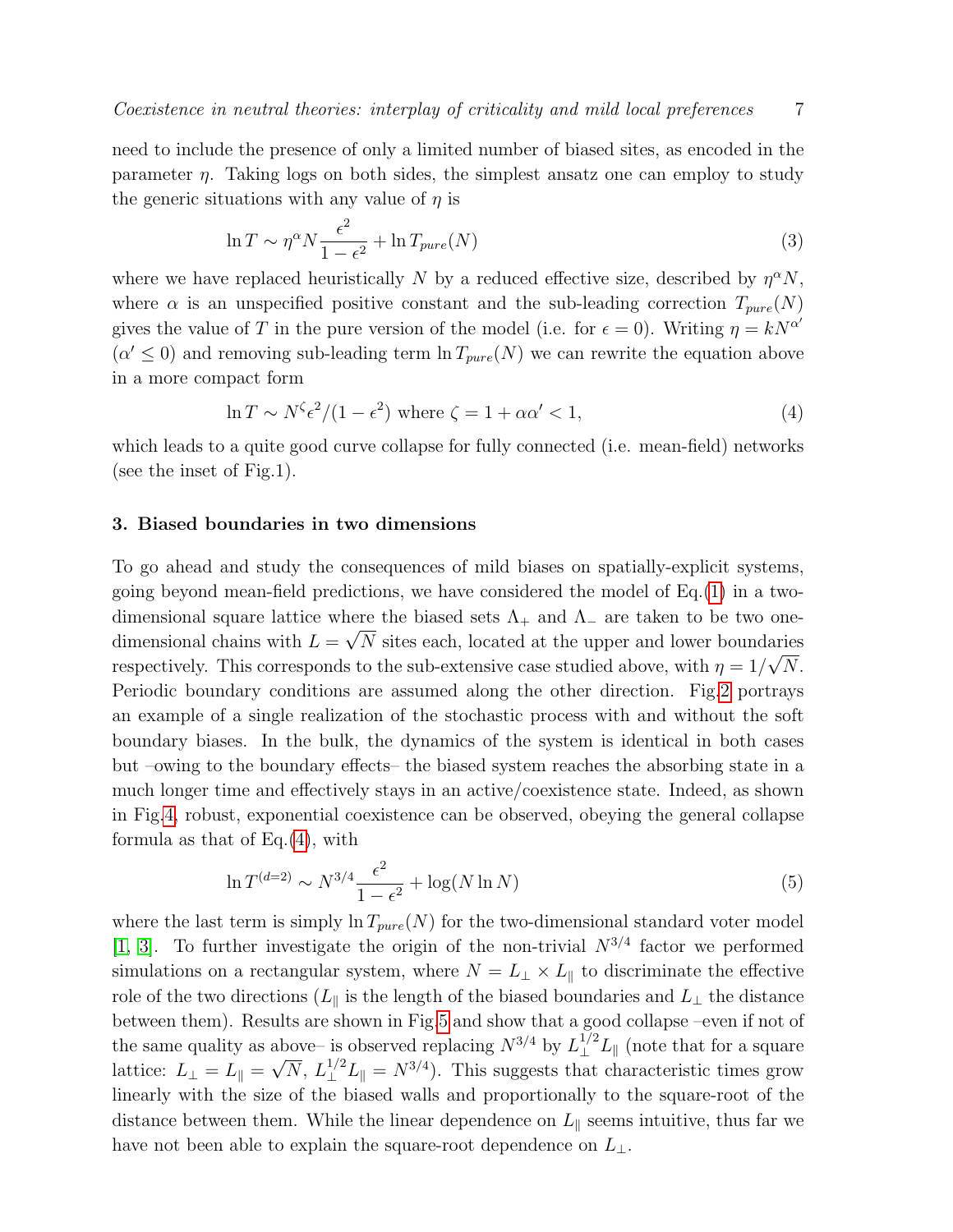Finally, we have also measured the average value of  $\sigma$  (which in physical terms is the "magnetization", m) as a function of  $x_\perp \in [0, L_\perp]$ , the lattice position along the  $\perp$ direction. At the biased boundaries m is very close to  $\pm 1$  depending of the respective external field, while in the bulk it varies linearly with the distance to the boundaries, showing that boundaries propagate their (short-range) influence at arbitrarily large distances. We have also measured two-point correlation function and confirmed the presence of power-law, i.e. scale-free, decays with distance. Both the magnetization  $m(x_+)$  and the correlation function  $C(x_+)$  are computed averaging over the direction without biased boundaries  $(||)$ . These quantities are thus defined as

<span id="page-7-1"></span>
$$
m(x_{\perp}) \equiv \langle \sigma_{x_{\perp}} \rangle_{\parallel}
$$
  
\n
$$
C(x_{\perp}) \equiv \langle \sigma_{x_{\perp}} \sigma_{L_{\perp}/2} \rangle_{\parallel}.
$$
\n(6)

Clearly, all these are consequences of the bulk dynamics being critical, i.e. lacking a characteristic correlation length (Figure [3\)](#page-7-0). Therefore, the interplay between mild biased at distant boundaries and bulk criticality affects the whole system and changes its overall properties, inducing, in particular, stable coexistence.



<span id="page-7-0"></span>Figure 3. Power-law scaling collapse of the two-point correlation function and mean magnetization along the non-symmetric axis on a two-dimensional lattice (of linear size  $L$ ) with biased boundaries, as defined in equation  $(6)$ , both of them plotted as a function of the re-scaled distance  $x$  from the wall with negative bias. In the bulk the linearity of the magnetization is not perfect due to the highly fluctuating dynamics of the voter model. In both plots, scaling are not perfect owing to the relatively small system sizes reported and thus to the persistence of corrections to scaling.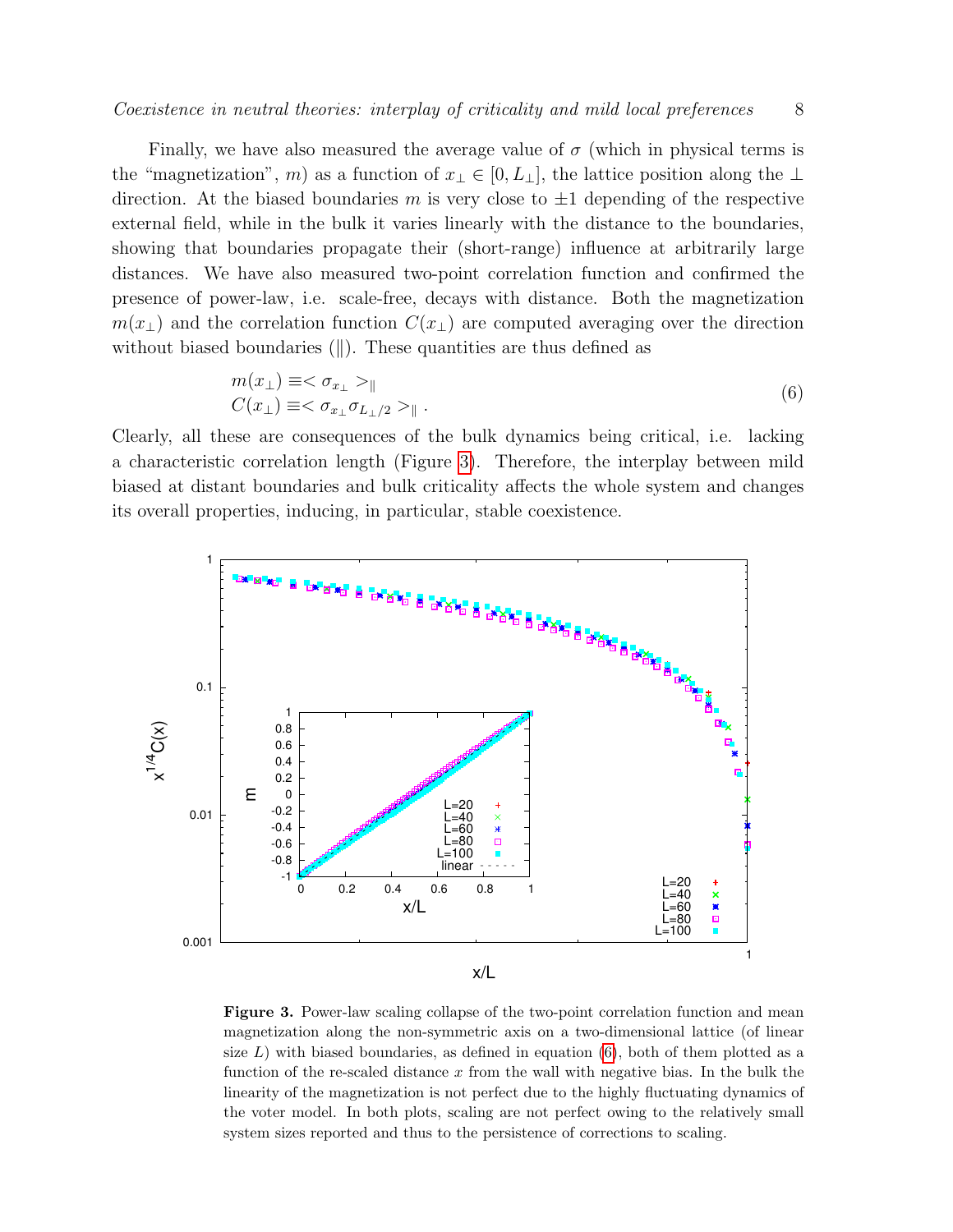

<span id="page-8-0"></span>Figure 4. Collapse of the mean time to reach the absorbing state based on the exponential scaling ansatz in Eq.[\(5\)](#page-6-2) for various values of  $\epsilon$  at fixed N. Different curves are for different values of N from  $N = 10^2$  to  $N = 10^4$ . In the inset the same results are shown without re-scaling. Averages are performed over at least 1000 realizations.



<span id="page-8-1"></span>Figure 5. As in Fig.[\(4\)](#page-8-0) but for rectangular landscapes with opposed biased boundaries of length  $L_{\parallel}$ , separated by a distance  $L_{\perp}$  (note that  $\epsilon$  is kept fixed constant,  $\epsilon = 0.03$ , while in Fig.[\(4\)](#page-8-0) it was variable). Averages are performed over at least 1000 realizations.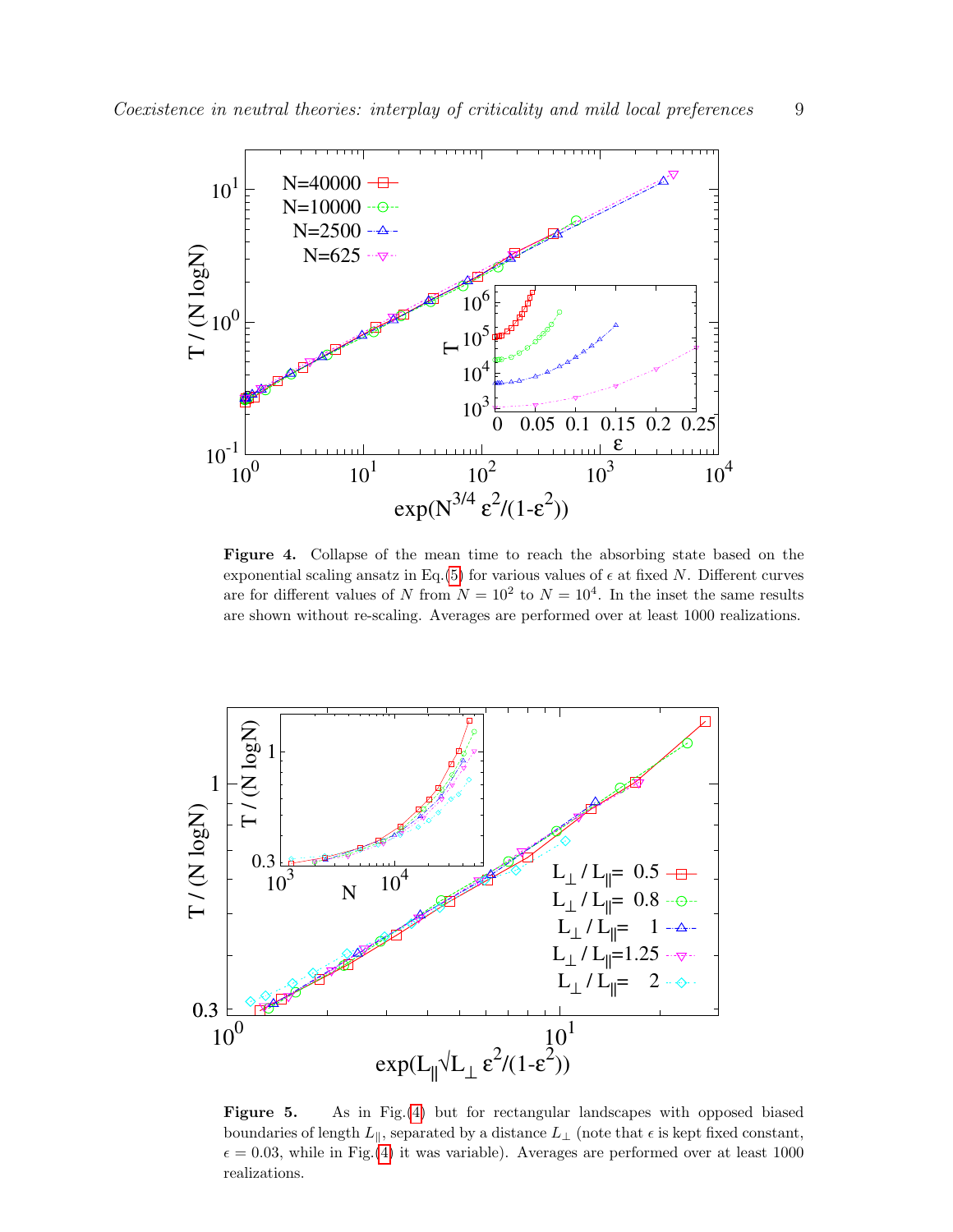# 4. Discussion

In summary, we have investigated the robustness of the critical voter-model behavior upon introducing soft biases which break locally the neutral  $(\mathbb{Z}_2)$  symmetry. We have shown, both at a mean field level and in spatially explicit two-dimensional systems, that, as long as the number of biased sites grows with system size either extensively or sub-extensively, this type of bias promotes the existence of a well-defined active quasi-stationary state, i.e. they stabilize coexistence between the two competing species even in regions arbitrarily far apart from the biased boundaries. In particular, we have shown that mild biases at some locations can change the dependence of the characteristic extinction times on system size from power-law (with logarithmic corrections in  $d = 2$ ) to exponential, thus preventing the collapse towards the mono-dominated state and greatly enhancing the coexistence of competing neutral species. This long-ranged global effect stems from the critical, i.e. scale-free, nature of the underlying neutral dynamics in the bulk. Our results are robust to the introduction of non-symmetrical biased, i.e. stronger for one of the species, except for the fact that the state of coexistence is no longer symmetric.

From the theoretical side, the two-dimensional situation discussed above bears some similarities with wetting phenomena [\[32,](#page-11-6) [33,](#page-11-7) [34,](#page-11-8) [35\]](#page-11-9). In wetting problems boundary effects can control bulk features arbitrarily far from them [\[32,](#page-11-6) [33,](#page-11-7) [34,](#page-11-8) [35\]](#page-11-9), but, on the contrary to standard wetting problems, here interfacial descriptions are not useful, as well-defined interfaces separating two different phases are not well defined, i.e. they are too rough and with plenty of overhangs. Thus, theoretical descriptions of the phenomena described here remain elusive. In a future work we shall try to shed further light on these problems by analyzing a field-theoretical version of the voter model [\[16,](#page-10-15) [19,](#page-10-18) [36,](#page-11-10) [37\]](#page-11-11) equipped with adequate boundary conditions.

To conclude, let us remark that our findings here have a number of interesting implications in conservation ecology –where the concept of "distance of edge influence" quantifying the spatial scale up to which boundaries in fragmented environments have an impact, is highly relevant [\[38\]](#page-11-12)– as well as in epidemics and social sciences where neutral dynamics plays a relevant role. In particular, it suggests that constructing local specific "sanctuaries" for each of the competing species in a given community can result in global enhancement of biodiversity, even in regions arbitrarily distant from the preserved refuges.

### Acknowledgments

We acknowledge J. de Andalucía project of Excellence P09-FQM-4682, the Cariparo foundation and the 'A. Gini' Foundation for financial support. We thank C. Castellano and J. R. Banavar for illuminating discussions and J. Hidalgo, P. Villa and P. Moretti for a careful reading of the manuscript.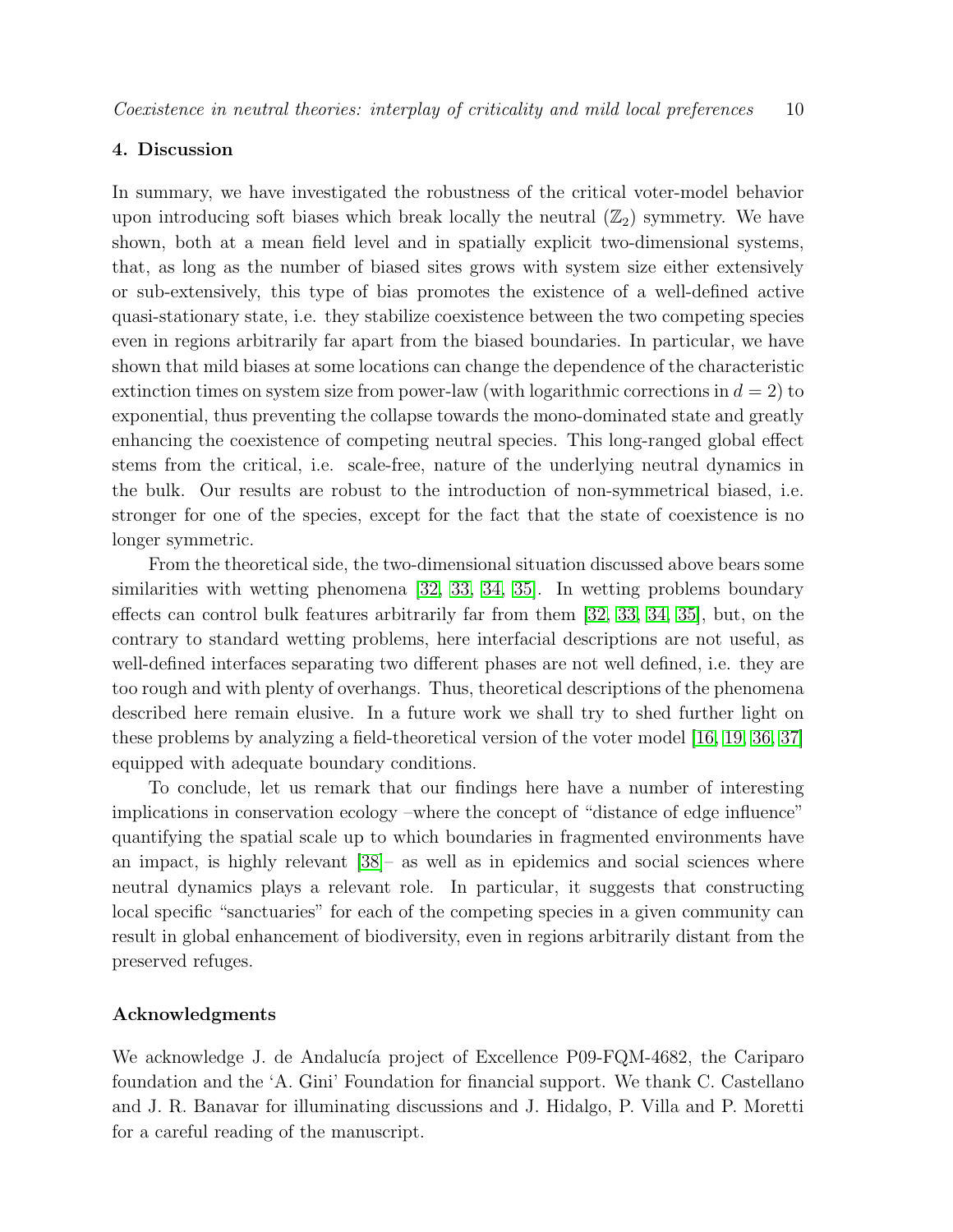# Bibliography

- <span id="page-10-0"></span>[1] T.M. Liggett. Interacting Particle Systems. Classics in Mathematics. Springer, Berlin, 2004.
- <span id="page-10-1"></span>[2] C. W. Gardiner. Stochastic methods: A handbook for the natural and social science. Springer series in synergetics. Springer, Berlin, 2009.
- <span id="page-10-2"></span>[3] P.L. Krapivsky, S. Redner, and E. Ben-Naim. A Kinetic View of Statistical Physics. Cambridge University Press, Cambridge, 2010.
- <span id="page-10-3"></span>[4] R. A. Blythe and A. J. McKane. Stochastic models of evolution in genetics, ecology and linguistics. Journal of Statistical Mechanics: Theory and Experiment, 2007(07):P07018, 2007.
- <span id="page-10-4"></span>[5] R. Durrett and S. A. Levin. Stochastic spatial models: A user's guide to ecological applications. Philosophical Transactions of the Royal Society of London. Series B: Biological Sciences, 343(1305):329–350, 1994.
- <span id="page-10-5"></span>[6] C. Castellano, S. Fortunato, and V. Loreto. Statistical physics of social dynamics. Rev. Mod. Phys., 81:591–646, 2009.
- <span id="page-10-6"></span>[7] Bikas K. Chakrabarti, Anirban Chakraborti, and Arnab Chatterjee. Econophysics and Sociophysics: Trends and Perspectives. Wiley, 2007.
- <span id="page-10-7"></span>[8] M. Kimura and N. Takahata. Population Genetics, Molecular Evolution, and the Neutral Theory: Selected Papers. Evolutionary biology. University of Chicago Press, 1995.
- <span id="page-10-8"></span>[9] J.F. Crow and M. Kimura. An Introduction to Population Genetics Theory. Blackburn Press, 2009.
- <span id="page-10-9"></span>[10] S.P. Hubbell. The Unified Neutral Theory of Biodiversity and Biogeography (MPB-32). Monographs in Population Biology. Princeton University Press, Princeton, 2008.
- <span id="page-10-10"></span>[11] I. Volkov, J. R. Banavar, S. P. Hubbell, and A. Maritan. Neutral theory and relative species abundance in ecology. Nature, 424(2):1035 – 1037, 2003.
- <span id="page-10-11"></span>[12] S. Azaele, S. Pigolotti, J. R. Banavar, and A. Maritan. Dynamical evolution of ecosystems. Nature,  $444:926 - 928$ , 2006.
- <span id="page-10-12"></span>[13] David Alonso, Rampal S Etienne, and Alan J McKane. The merits of neutral theory. Trends in Ecology & Evolution, 21(8):451–457, 2006.
- <span id="page-10-13"></span>[14] O. A. Pinto and M. A. Muñoz. QuasiNeutral theory of epidemic outbreaks. Plos One, 6, 2011.
- <span id="page-10-14"></span>[15] I. Dornic, H. Chaté, J. Chave, and H. Hinrichsen. Critical coarsening without surface tension: The universality class of the voter model. Phys. Rev. Lett., 87:045701, 2001.
- <span id="page-10-15"></span>[16] O. Al Hammal, H. Chaté, I. Dornic, and M. A. Muñoz. Langevin description of critical phenomena with two symmetric absorbing states. Phys. Rev. Lett., 94:230601, 2005.
- <span id="page-10-16"></span>[17] Luca Dall'Asta and Claudio Castellano. Effective surface-tension in the noise-reduced voter model. EPL (Europhysics Letters), 77(6):60005, 2007.
- <span id="page-10-17"></span>[18] L. Dall'Asta and T. Galla. Algebraic coarsening in voter models with intermediate states. Journal of Physics A: Mathematical and Theoretical, 41(43):435003, 2008.
- <span id="page-10-18"></span>[19] L. Canet, H. Chaté, B. Delamotte, I. Dornic, and M. A. Muñoz. Nonperturbative fixed point in a nonequilibrium phase transition. Phys. Rev. Lett., 95:100601, 2005.
- <span id="page-10-19"></span>[20] C. Castellano, M. A. Muñoz, and R. Pastor-Satorras. Nonlinear q-voter model. Phys. Rev. E, 80:041129, 2009.
- <span id="page-10-20"></span>[21] L Frachebourg and PL Krapivsky. Exact results for kinetics of catalytic reactions. Physical Review E, 53(4):R3009, 1996.
- <span id="page-10-21"></span>[22] Igor Volkov, Jayanth R Banavar, Fangliang He, Stephen P Hubbell, and Amos Maritan. Density dependence explains tree species abundance and diversity in tropical forests. Nature, 438(7068):658–661, 2005.
- <span id="page-10-22"></span>[23] C. Borile, A. Maritan, and M. A. Muñoz. The effect of quenched disorder in neutral theories. Journal of Statistical Mechanics: Theory and Experiment, 2013(04):P04032, 2013.
- <span id="page-10-23"></span>[24] N. Masuda, N. Gibert, and S. Redner. Heterogeneous voter models. Phys. Rev. E, 82:010103, 2010.
- <span id="page-10-24"></span>[25] S. Pigolotti and M. Cencini. Coexistence and invasibility in a two-species competition model with